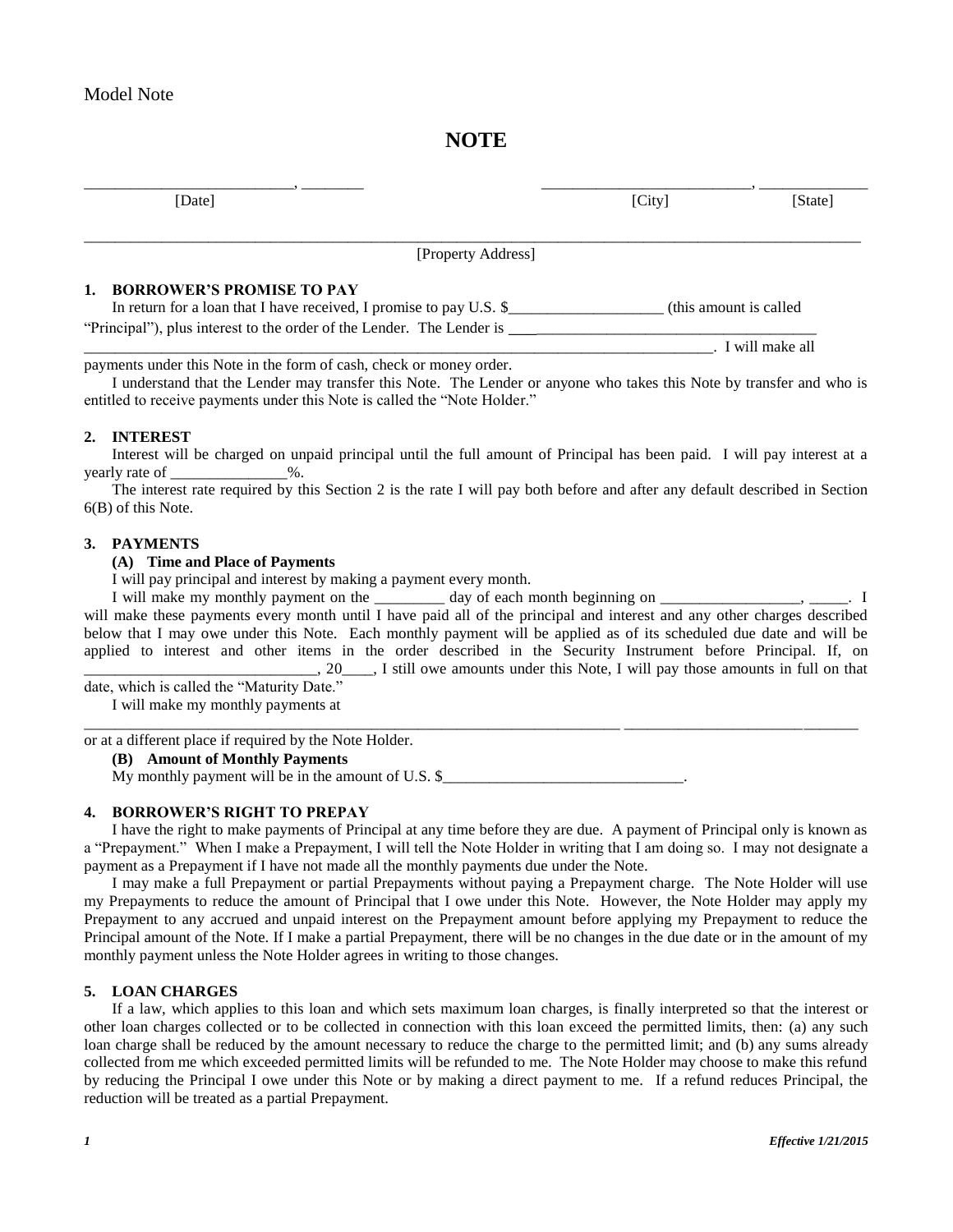### **6. BORROWER'S FAILURE TO PAY AS REQUIRED**

### **(A) Late Charge for Overdue Payments**

If the Note Holder has not received the full amount of any monthly payment by the end of \_\_\_\_\_\_\_\_\_\_\_ calendar days after the date it is due, I will pay a late charge to the Note Holder. The amount of the charge will be \_\_\_\_\_% of my overdue payment of principal and interest. I will pay this late charge promptly but only once on each late payment.

## **(B) Default**

If I do not pay the full amount of each monthly payment on the date it is due, I will be in default.

### **(C) Notice of Default**

If I am in default, the Note Holder may send me a written notice telling me that if I do not pay the overdue amount by a certain date, the Note Holder may require me to pay immediately the full amount of Principal which has not been paid and all the interest that I owe on that amount. That date must be at least 30 days after the date on which the notice is mailed to me or delivered by other means.

### **(D) No Waiver By Note Holder**

Even if, at a time when I am in default, the Note Holder does not require me to pay immediately in full as described above, the Note Holder will still have the right to do so if I am in default at a later time.

### **(E) Payment of Note Holder's Costs and Expenses**

If the Note Holder has required me to pay immediately in full as described above, the Note Holder will have the right to be paid back by me for all of its costs and expenses in enforcing this Note to the extent not prohibited by applicable law. Those expenses include, for example, reasonable attorneys' fees.

### **7. GIVING OF NOTICES**

Unless applicable law requires a different method, any notice that must be given to me under this Note will be given by delivering it or by mailing it by first class mail to me at the Property Address above or at a different address if I give the Note Holder a notice of my different address.

Any notice that must be given to the Note Holder under this Note will be given by delivering it or by mailing it by first class mail to the Note Holder at the address stated in Section 3(A) above or at a different address if I am given a notice of that different address.

### **8. OBLIGATIONS OF PERSONS UNDER THIS NOTE**

If more than one person signs this Note, each person is fully and personally obligated to keep all of the promises made in this Note, including the promise to pay the full amount owed. Any person who is a guarantor, surety or endorser of this Note is also obligated to do these things. Any person who takes over these obligations, including the obligations of a guarantor, surety or endorser of this Note, is also obligated to keep all of the promises made in this Note. The Note Holder may enforce its rights under this Note against each person individually or against all of us together. This means that any one of us may be required to pay all of the amounts owed under this Note.

### **9. WAIVERS**

I and any other person who has obligations under this Note waive the rights of Presentment and Notice of Dishonor. "Presentment" means the right to require the Note Holder to demand payment of amounts due. "Notice of Dishonor" means the right to require the Note Holder to give notice to other persons that amounts due have not been paid.

### **10. UNIFORM SECURED NOTE**

This Note is a uniform instrument with limited variations in some jurisdictions. In addition to the protections given to the Note Holder under this Note, a Mortgage, Deed of Trust, or Security Deed (the "Security Instrument"), dated the same date as this Note, protects the Note Holder from possible losses which might result if I do not keep the promises which I make in this Note. That Security Instrument describes how and under what conditions I may be required to make immediate payment in full of all amounts I owe under this Note. Some of those conditions are described as follows:

If all or any part of the Property or any Interest in the Property is sold or transferred (or if Borrower is not a natural person and a beneficial interest in Borrower is sold or transferred) without Lender's prior written consent, Lender may require immediate payment in full of all sums secured by this Security Instrument. However, this option shall not be exercised by Lender if such exercise is prohibited by Applicable Law.

If Lender exercises this option, Lender shall give Borrower notice of acceleration. The notice shall provide a period of not less than 30 days from the date the notice is given in accordance with Section 15 within which Borrower must pay all sums secured by this Security Instrument. If Borrower fails to pay